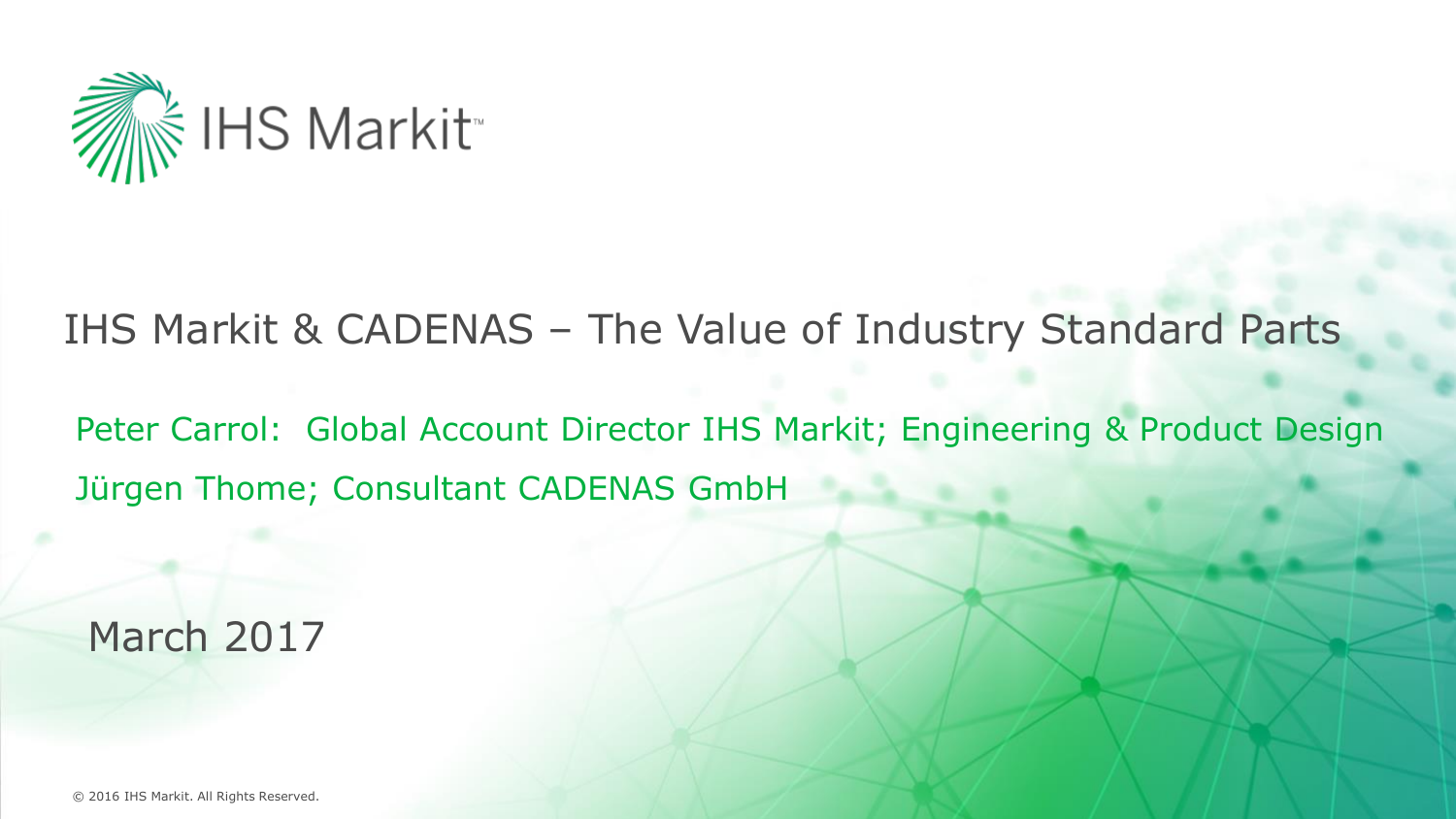



∑⊚`

## Our Presentation Today

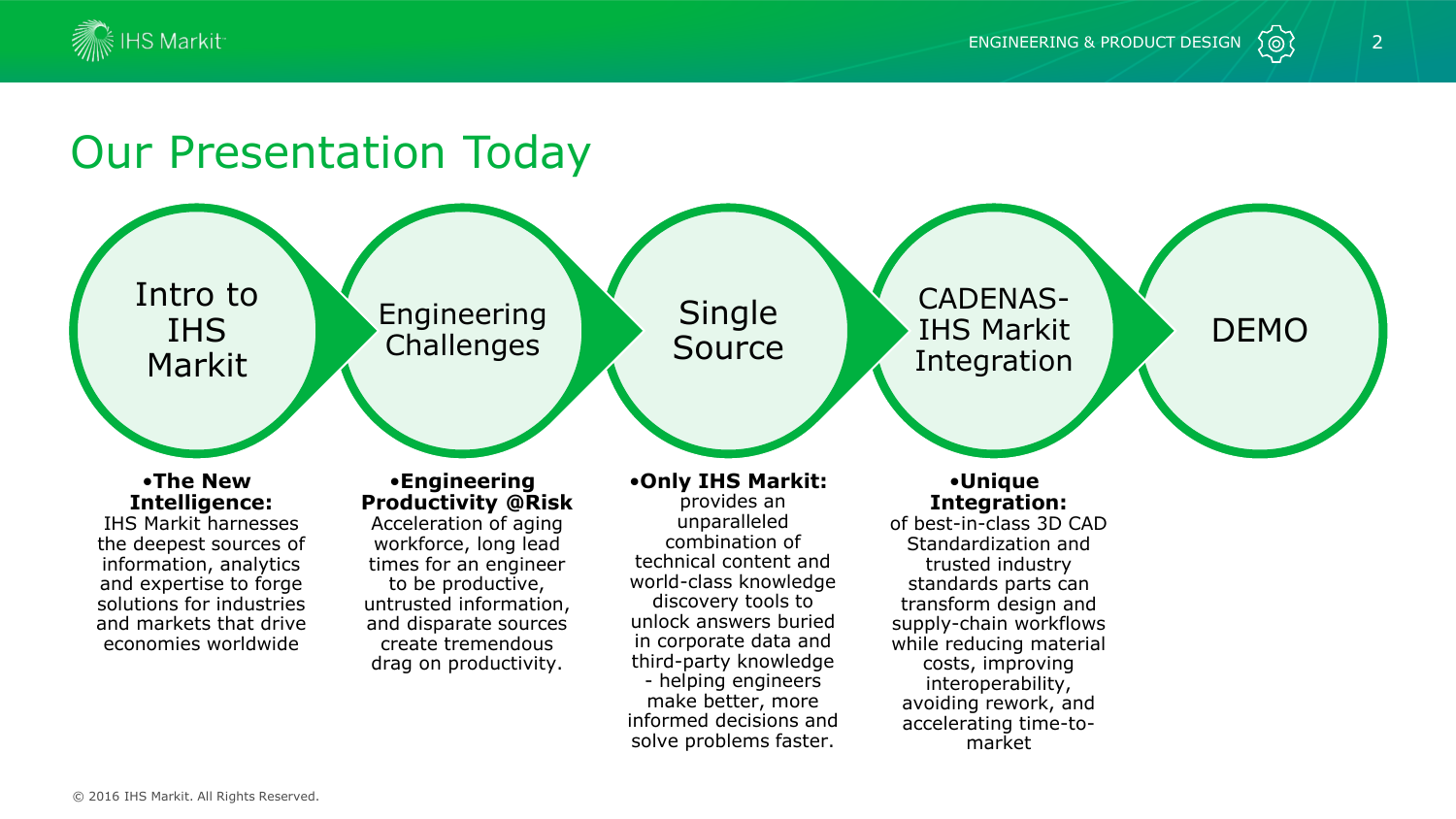

*{*@}

## Serving 50,000 customers in 140+ countries including…

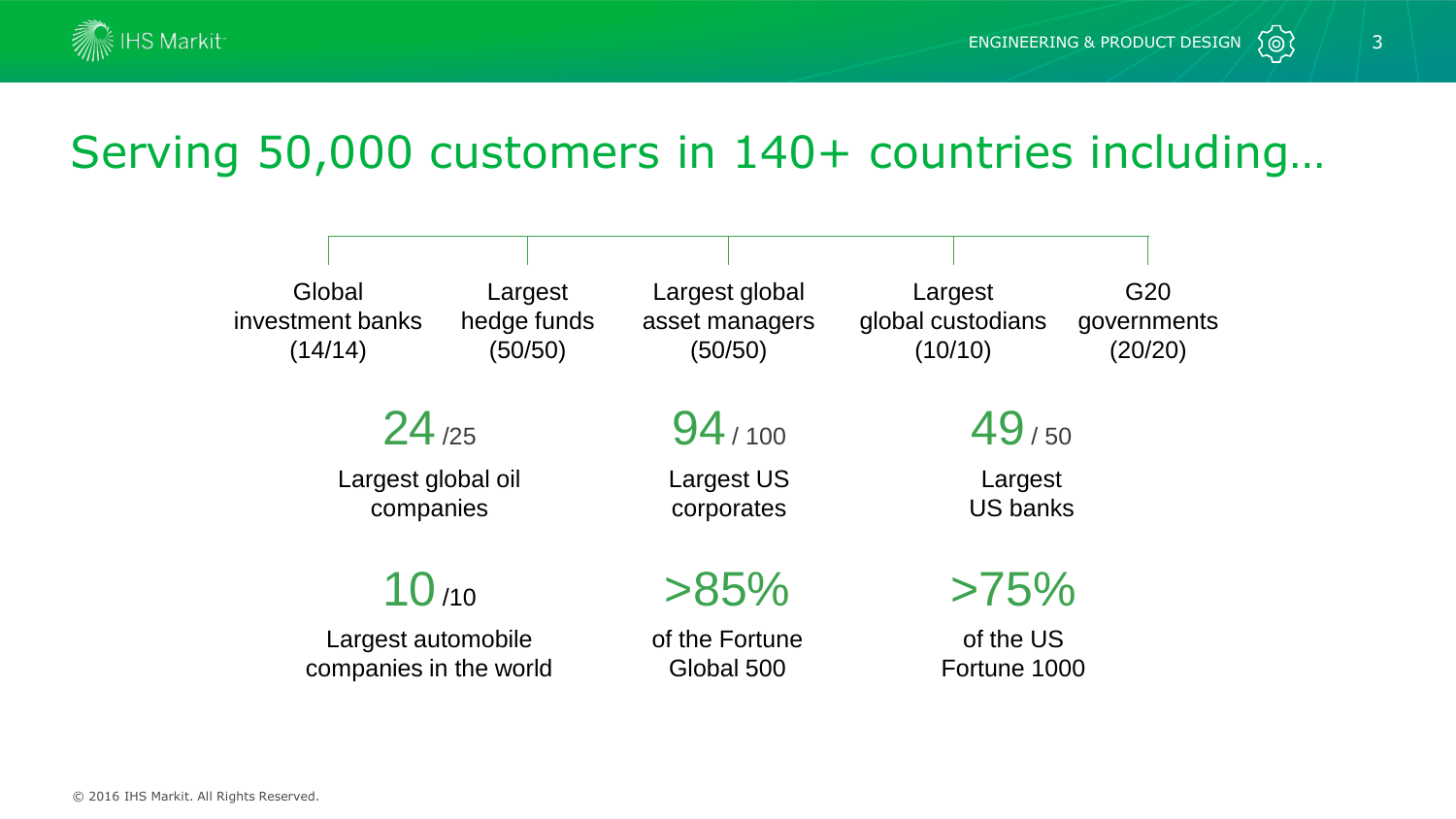



Addressing strategic challenges with interconnected



**CHEMICAL**

**FINANCIAL MARKETS DATA & SERVICES**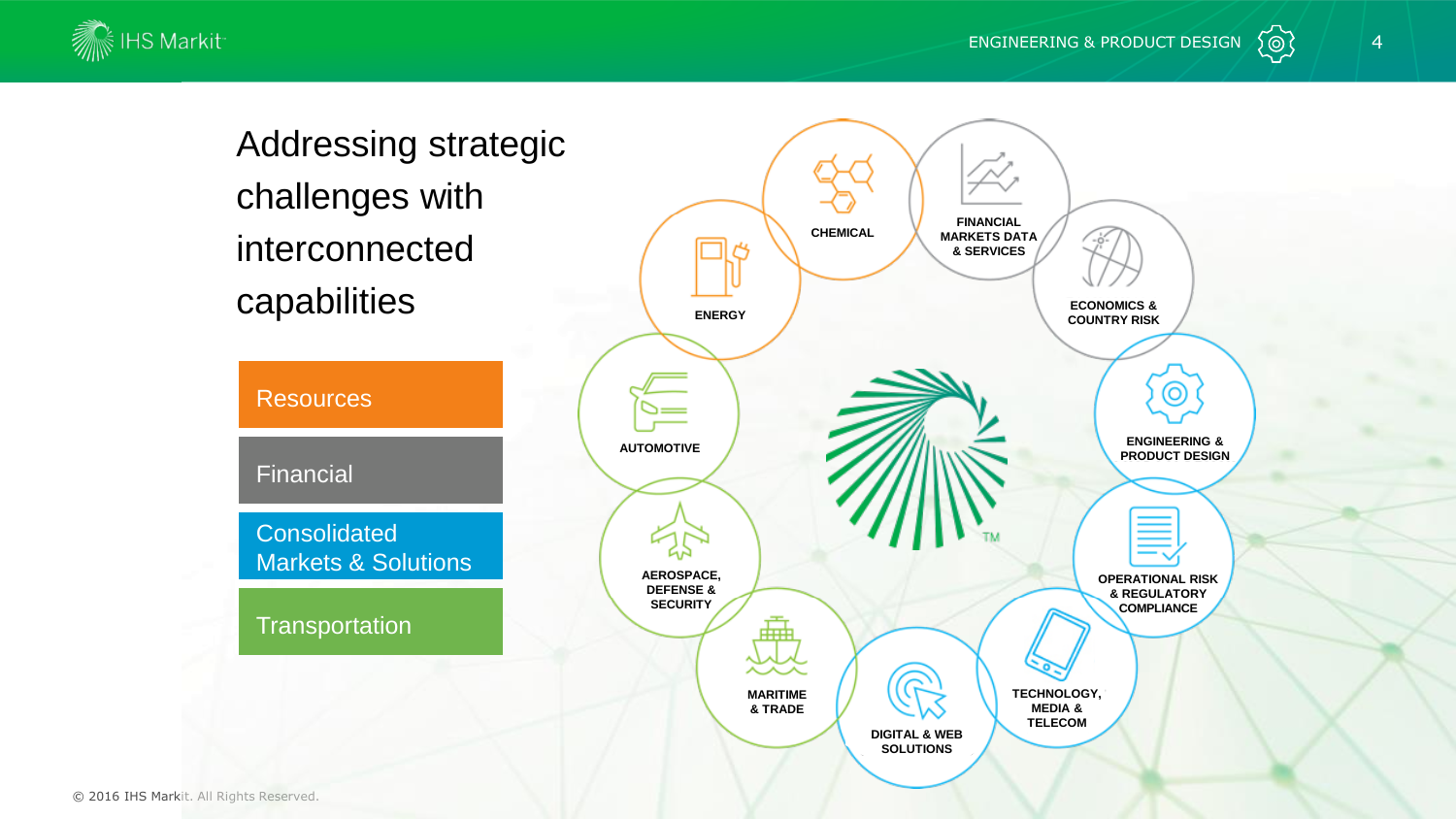

ENGINEERING & PRODUCT DESIGN



### Engineering productivity at risk ENGINEERING & PRODUCT DESIGN



Up to **30%**

of all expenditure in R&D is wasted on **redeveloping existing inventions.** 

SOURCE: European Commission (DG Research) and the European Patent Office

**40%** of engineers' time is spent searching for information.

SOURCE: Deloitte

**46%** Workers can't find the information they need almost half the time.

SOURCE: IDC

© 2016 IHS Markit. All Rights Reserved.

of engineering workforce is eligible for retirement in the next few years. **50%** Source: U.S. Bureau of Labor Statistics

of Millennials (born between 1977-1997) expect to stay in a job for less than three years. **91%** Source: Future Workplace via. Forbes

years for a new engineer to gain sufficient experience to make non-standard, original technical decisions. **8.2**

Source: SDC O&G HR Benchmark 2012

**54%**

of decisions are made with incomplete, inconsistent, inadequate information.

SOURCE: Infocentric Research

### **Enterprise Knowledge Discovery from IHS Markit:**

- Delivers 30-70% productivity improvement
- Slashes time spent recreating work already done by 50%
- Accelerates time-to-market by 2.5 to 4 months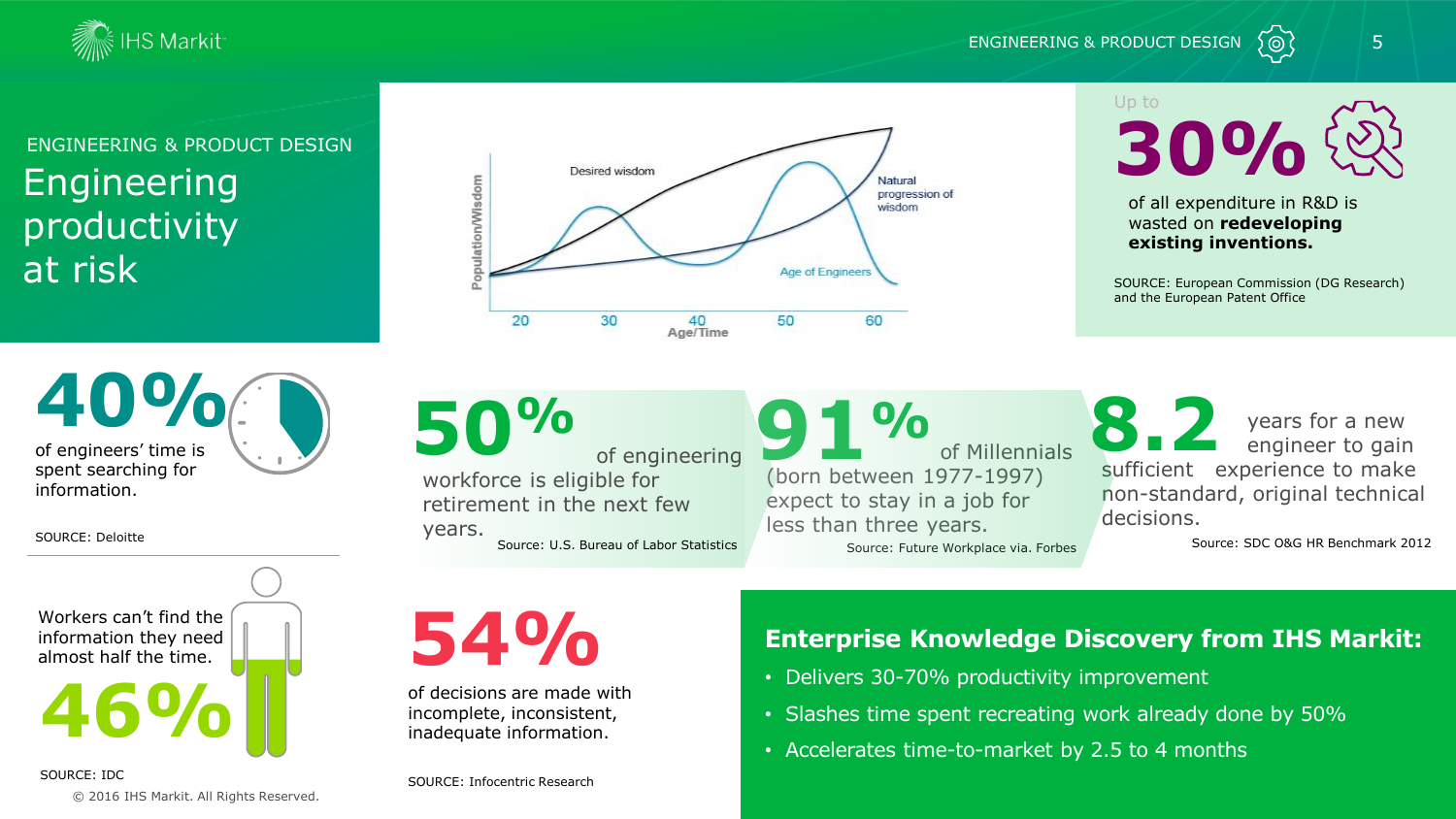



## Single-source access to trusted external content sources and internal content sources & systems

**Industry Standards & Standards Parts**

standards organizations worldwide **370+**

standards, codes and specifications **1.7M+**

of industry standard part configurations *~10K updated monthly* **40+M**

**Technical Reference Information**

Leading technical publishers **30+**

Vetted technical publications **75M+**

Widely used technical eBooks **10K+**

patents from the Americas, Europe & APAC **1.7M+**

### **Parts Management**

World's largest and most comprehensive electronic components database

### **Military Reference Information**

1⊚i

Nato Stock Numbers ITAR / EAR Data Export Control Data

## **500M<sup>+</sup>**

### **Electronic Components**

- Up to 131 technical attributes
- Lifecycle data and predictions
	- Conflict Mineral data
		- RoHS & ReACH

Industry-leading historical content (since 1960)

## **200M records**

Industry-leading historical content (since 1960)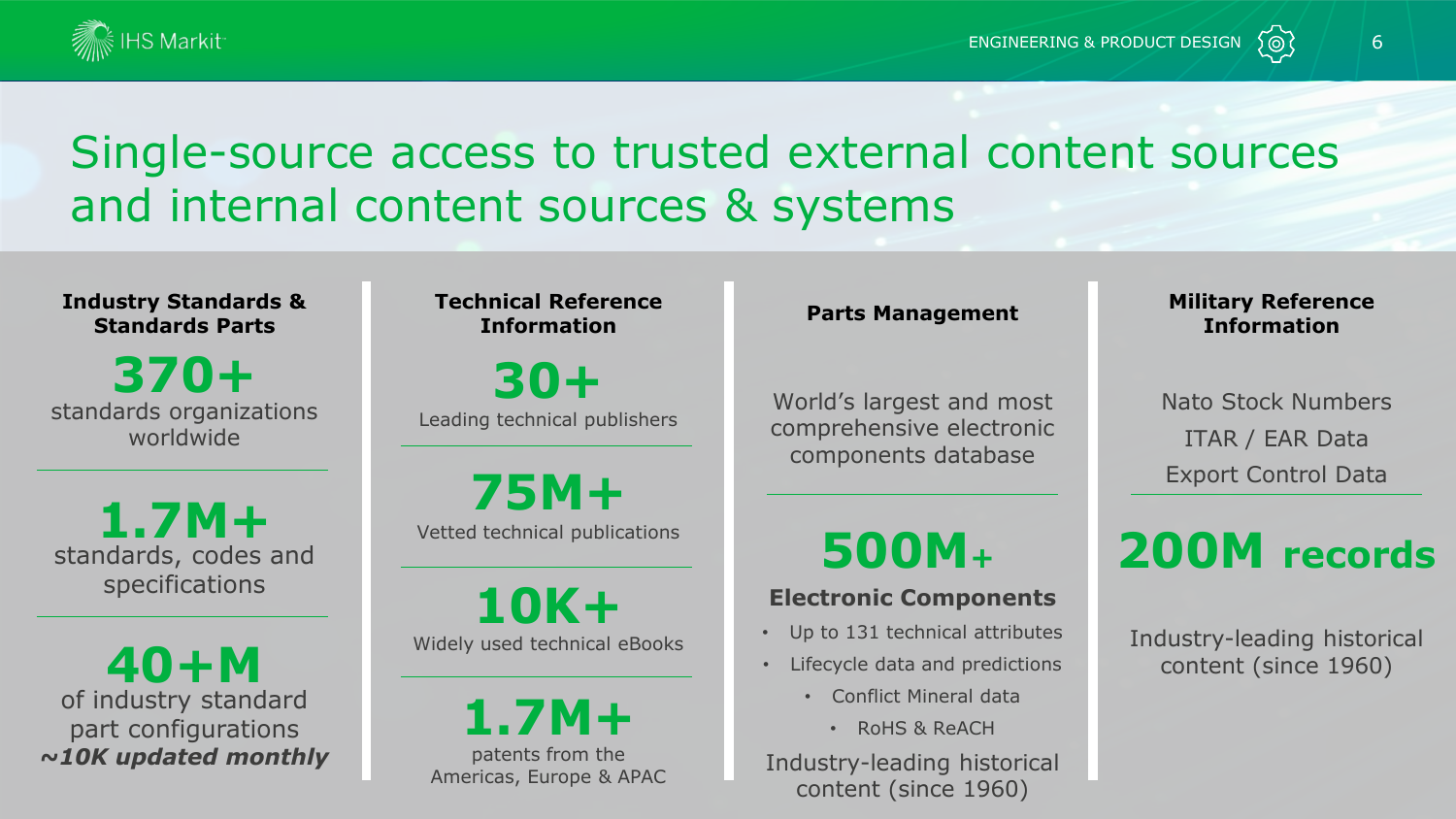

## Bi-directional CADENAS – IHS Markit Integration

| <b>Engineering Workbench</b><br>Version 1.4                                                       |                                                                                                                                                                                                                                                                                                                      | ⋒                                                                                                             | ۰<br>Joe Kroog                                                                                                                                                                                                                                                                                                                                                                                                                                                                                                               |                                           |
|---------------------------------------------------------------------------------------------------|----------------------------------------------------------------------------------------------------------------------------------------------------------------------------------------------------------------------------------------------------------------------------------------------------------------------|---------------------------------------------------------------------------------------------------------------|------------------------------------------------------------------------------------------------------------------------------------------------------------------------------------------------------------------------------------------------------------------------------------------------------------------------------------------------------------------------------------------------------------------------------------------------------------------------------------------------------------------------------|-------------------------------------------|
| <b>BROWSE COLLECTIONS</b><br><b>ESEARCH</b>                                                       | <b>ROOT CAUSE ANALYSIS</b><br>ASME BPVC<br>PATENT INTELLIGENCE                                                                                                                                                                                                                                                       |                                                                                                               | <b>MY WORKSPACES</b>                                                                                                                                                                                                                                                                                                                                                                                                                                                                                                         |                                           |
|                                                                                                   | Research is simplified with our advanced search technology. Try asking a question!                                                                                                                                                                                                                                   |                                                                                                               |                                                                                                                                                                                                                                                                                                                                                                                                                                                                                                                              |                                           |
| Refine Source Selection                                                                           |                                                                                                                                                                                                                                                                                                                      |                                                                                                               |                                                                                                                                                                                                                                                                                                                                                                                                                                                                                                                              |                                           |
| AIA/NAS NAS1351 - SCREW, CAP, SOCKET HEAD, UNDRILLED AND DRILLED, PLAIN AND SE                    |                                                                                                                                                                                                                                                                                                                      | <b>Engineering Workbench</b><br>Version 1.4                                                                   | AIA/NAS NAS1351 - SCREW, CAP, SOCKET HEAD, UNDRILLED AND DRILLED, PLAIN                                                                                                                                                                                                                                                                                                                                                                                                                                                      |                                           |
| Advanced Query Tools                                                                              |                                                                                                                                                                                                                                                                                                                      | <b>DOCUMENT</b><br>SUMMARY DOCUMENT HISTORY                                                                   | RELATED DOCUMENTS                                                                                                                                                                                                                                                                                                                                                                                                                                                                                                            |                                           |
| <b>Filter result by</b>                                                                           | 5 Results<br>$\mathbf{H}$<br>Within: Most Recent Revision X Keep all<br>Show:<br>results without revisions data X                                                                                                                                                                                                    | AIA/NAS NAS1351 - SCREVV, CAP, SOCK<br>By Aerospace Industries Association of Ameri                           | of 6 Go<br>Get PDF<br><b>Bookmark</b><br>Find < > Gotopage 1<br>Search for Keyword.<br>innotata II                                                                                                                                                                                                                                                                                                                                                                                                                           |                                           |
| Content Classes<br>5 ><br>Codes & Standards<br>Distribution by knowledge bases.                   | <b>Select Multiple Results</b>                                                                                                                                                                                                                                                                                       | Annotations (0)<br>Table of Contents<br>The Table of Contents for this document is<br>not currently available | E<br><b>NAS</b><br><b>NATIONAL AEROSPACE STANDARD</b><br>C COPYRIGHT 2014 AEROSPACE INDUSTRIES ASSOCIATION OF AMERICA, INC. ALL RIGHTS RESERVED<br>FED. SUPPLY CLASS                                                                                                                                                                                                                                                                                                                                                         |                                           |
| ▼ Publication Date<br>1977<br>2014<br><b>O</b> Between<br>$\bigcirc$ In<br>1977<br>2014<br>$\sim$ | AIA/NAS NAS <sup>1</sup><br><b>SCREW</b><br><b>DRILLED, PL</b><br>AND SELF<br><b>RESISTANT:</b><br>L AND HE <i>I</i><br><b>Document Status:</b><br>ctive<br><b>Publication Date: 1</b><br>1/2014<br>Publisher: AIA/NAS<br>Data Source: Standards Expert<br>Summary   Save to My Workspaces<br>History   Add to watch |                                                                                                               | 5305<br>WHEN SELF-LOCKING ELEMENT IS SPECIFIED:<br>HEAD MARKING OF A MINIMUM OF SIX (6)<br>Part Number: NAS1351-00-2P<br>powered by PARTsolutions®<br>DOTS, RAISED OR DEPRESSED, IS REQUIRED.<br>TOP OR SIDE LOCATION OPTIONAL.<br>(SCREW SIZES 04 AND LARGER)<br><b>Thread Size</b><br><b>3D Preview</b><br>2D View<br><b>CAD Download</b><br>Help<br>30° TO 45° -<br>.0600-80 UNRF-3A<br>insantia (<br>l.<br>1U<br><b>Material</b><br><b>Alloy Steel</b><br><b>Finish</b><br>$BA -$<br>Cadmium Plated<br>I.<br>NTIFICATION |                                           |
| ▼ Publisher<br>AIA/NAS<br>$\overline{2}$<br>$\Box$ AR<br>$\Box$ MI<br>$\Box$ SH                   | <b>AIA/NAS NAS - Index to Natio</b><br><b>Document Status: Cancelled</b><br>Publication Date: 7/1/1997<br>Publisher: AIA/NAS<br>Data Source: Standards Experi                                                                                                                                                        |                                                                                                               | NOTE /e/<br>883<br>Length<br>$\alpha$<br>0.1250<br>Iv.<br>FOR NUMBER OF HOLES.<br>SEE NOTE /d/<br><b>INCH</b><br><b>Head Undrilled/Drilled</b><br>$^{\circ}$<br><b>Undrilled Head</b><br>THREAD<br>ØD<br>O15<br>NOMINAL<br><b>Locking Element Type</b><br><b>FEAD</b><br>SIZE<br><b>BODY</b><br>SIZE<br><b>DIAMETER</b><br>DIAMETER<br>None<br>$\vert \cdot \vert$<br>DASH NO.<br><b>O</b> Animated GIF                                                                                                                      |                                           |
| Document Language                                                                                 | SCREWS-SOCKET HEAD CAP PLAIN<br><b>SCREWS-SOCKET HEAD CAP (NON-I</b>                                                                                                                                                                                                                                                 |                                                                                                               | Update Preview<br>MAX:   MIN.  <br>MAX.<br><b>OInteractive viewer</b><br><b>Product Dimensional Data</b><br>$.140 - .134$<br>Part Number Length Tolerance Basic Thread Length - Min. Thread Length D Body Diameter - Max. D Body Diameter - Min. A Head Diar<br>.099 .0949 .161 .154<br>22-000                                                                                                                                                                                                                               |                                           |
| © 2016 IHS Markit. All Rights Reserved.                                                           |                                                                                                                                                                                                                                                                                                                      | @ 2017. IHS Inc. All rights reserved. Regraduation in whole or in part without per                            | $20 - 48$<br>1075<br>$.183 -$<br><b>INCH</b><br><b>INCH</b><br><b>INCH</b><br><b>INCH</b><br><b>INCH</b><br>NAS1351-00-2P +000/-030<br>0.500<br>0.113<br>0.0600<br>0.0568<br>$.164$ .1585<br>1640-36<br>$.1840$ $.312$ $.303$  <br>1900-32<br>$.190 -$<br>$.2500 - 28$<br>$.250$ $.2435$  <br>$.375$ $.365$<br>$3125 - 24$<br>.3125 .3053 .469 .457 .312 .306 .281<br>.550<br>About 1 Terms of Use 1 Privacy Pol                                                                                                             | <b>INC</b><br>0.0<br>$\ddot{\phantom{1}}$ |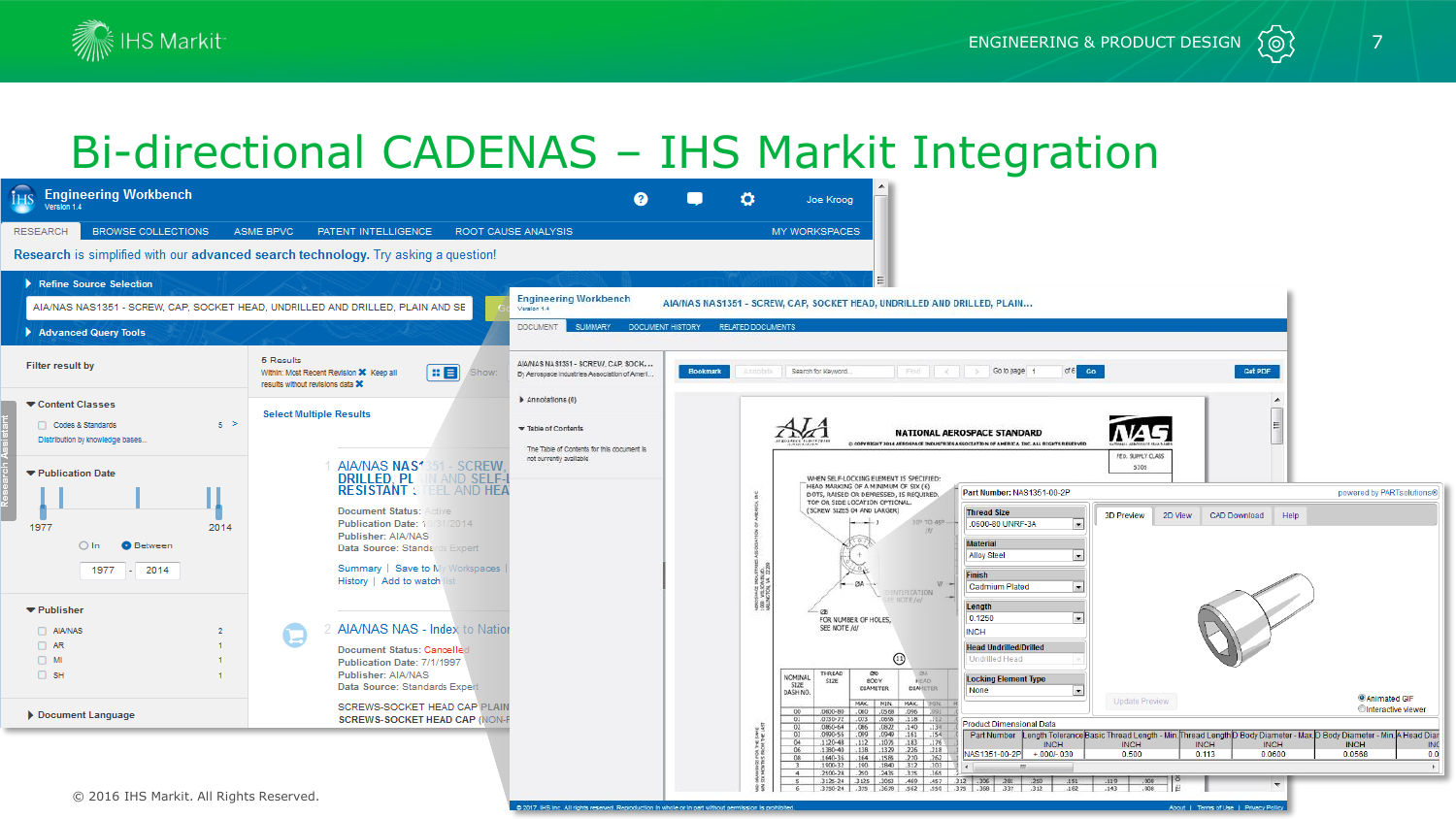



## Developments for 2017

### • **Expansion of 3D Model portfolio to include:**

>ASME

>SAE

- >International Standards (BSI, EN, ISO, IEC)
- >Integration of company internal standards
- >Historical Military Specifications
- **Integration of Other Digital Standards Data**
- **Material Data and Properties (MMDH)**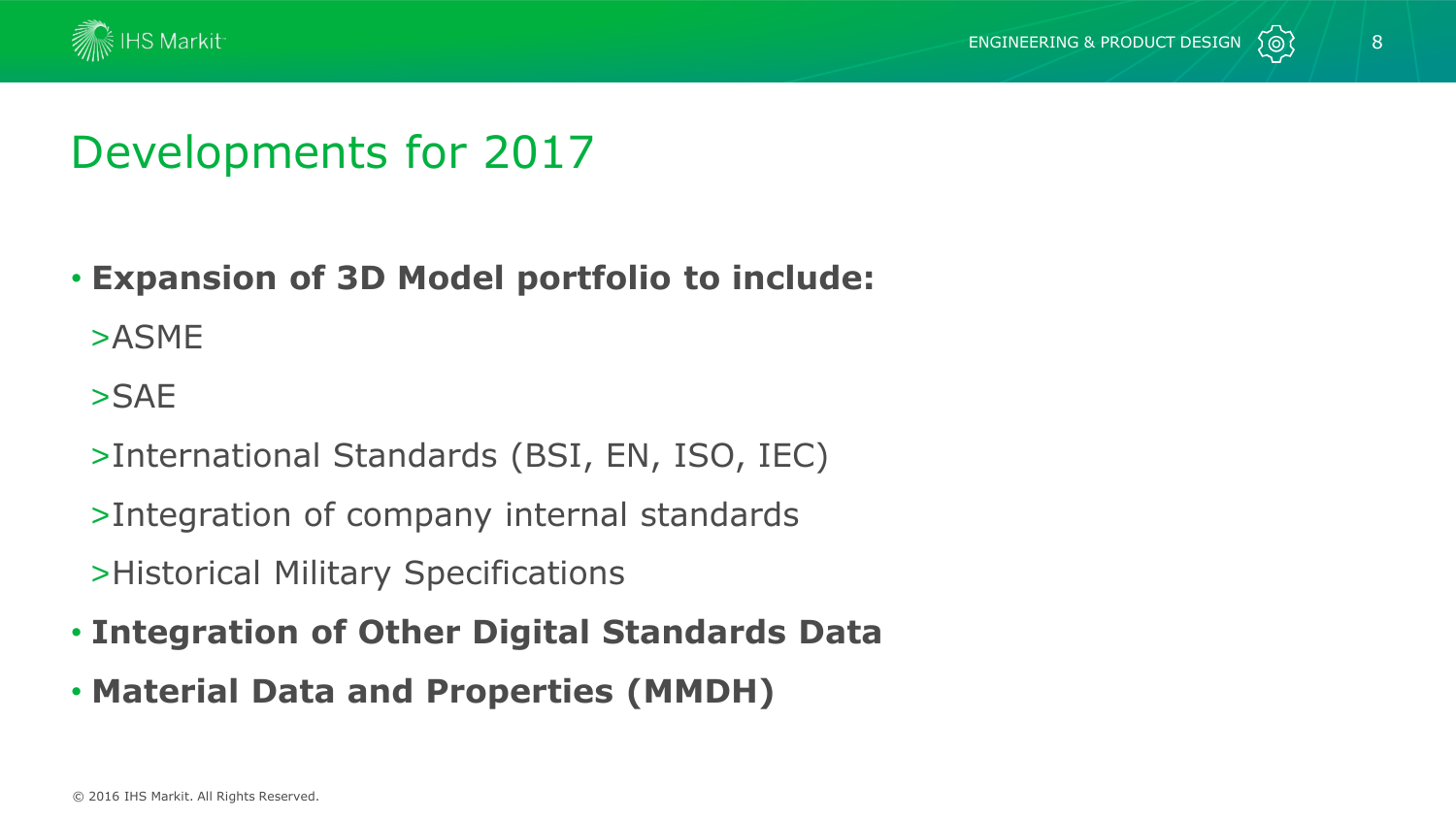

## CADENAS-IHS Markit Integration Demonstration

Jürgen Thome; Consultant CADENAS GmbH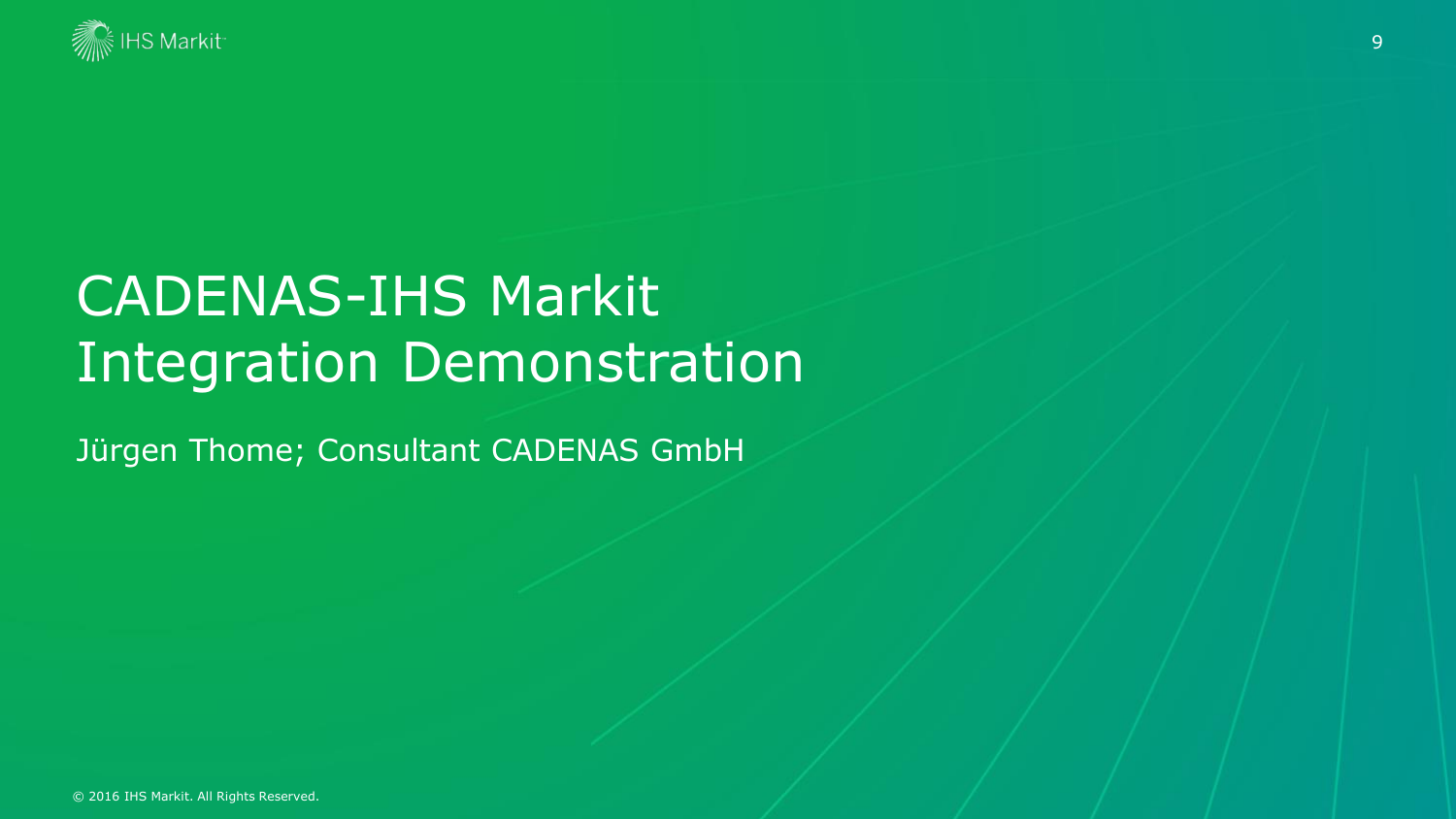

# Questions?

© 2016 IHS Markit. All Rights Reserved.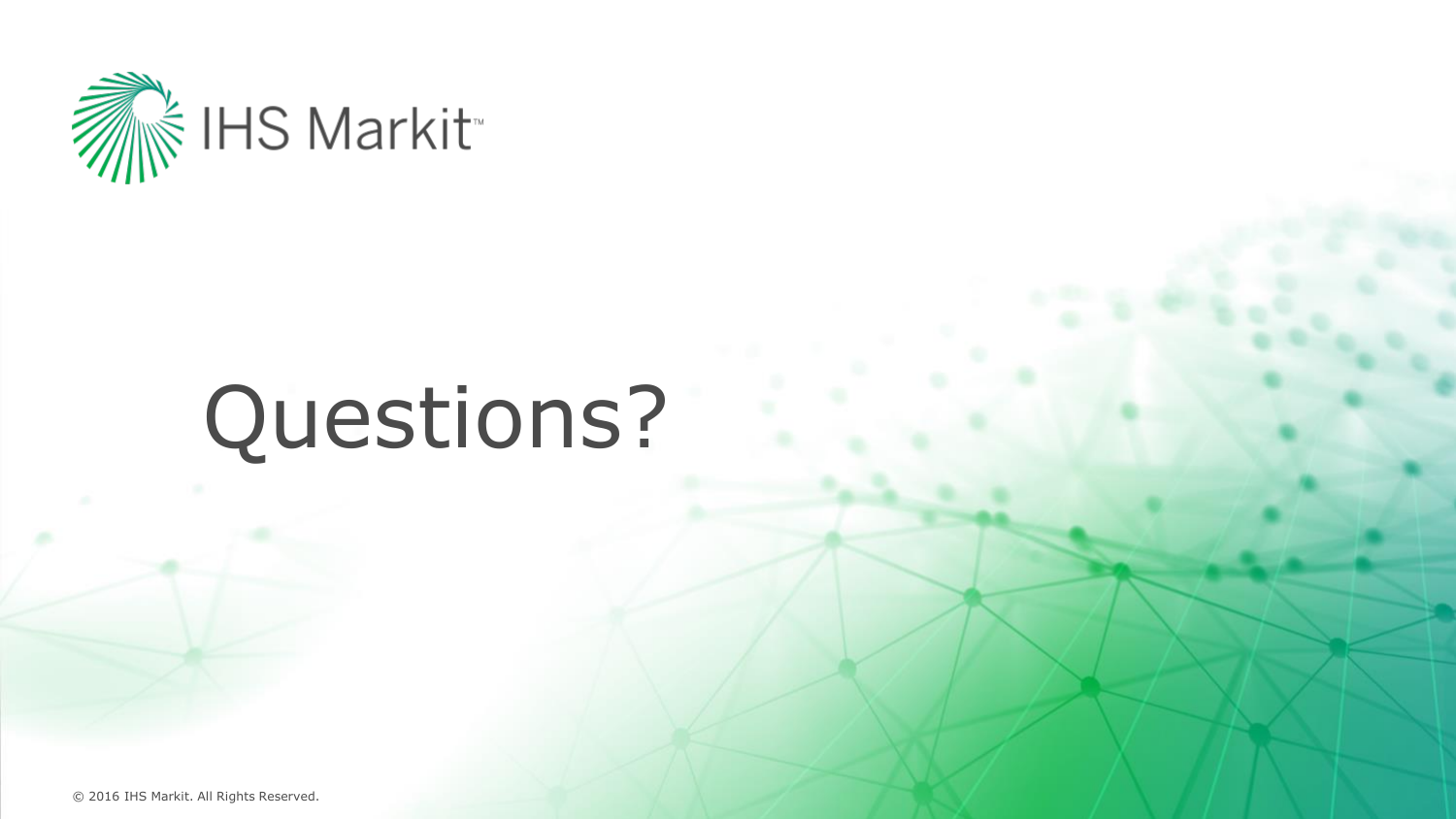

## Additional Reference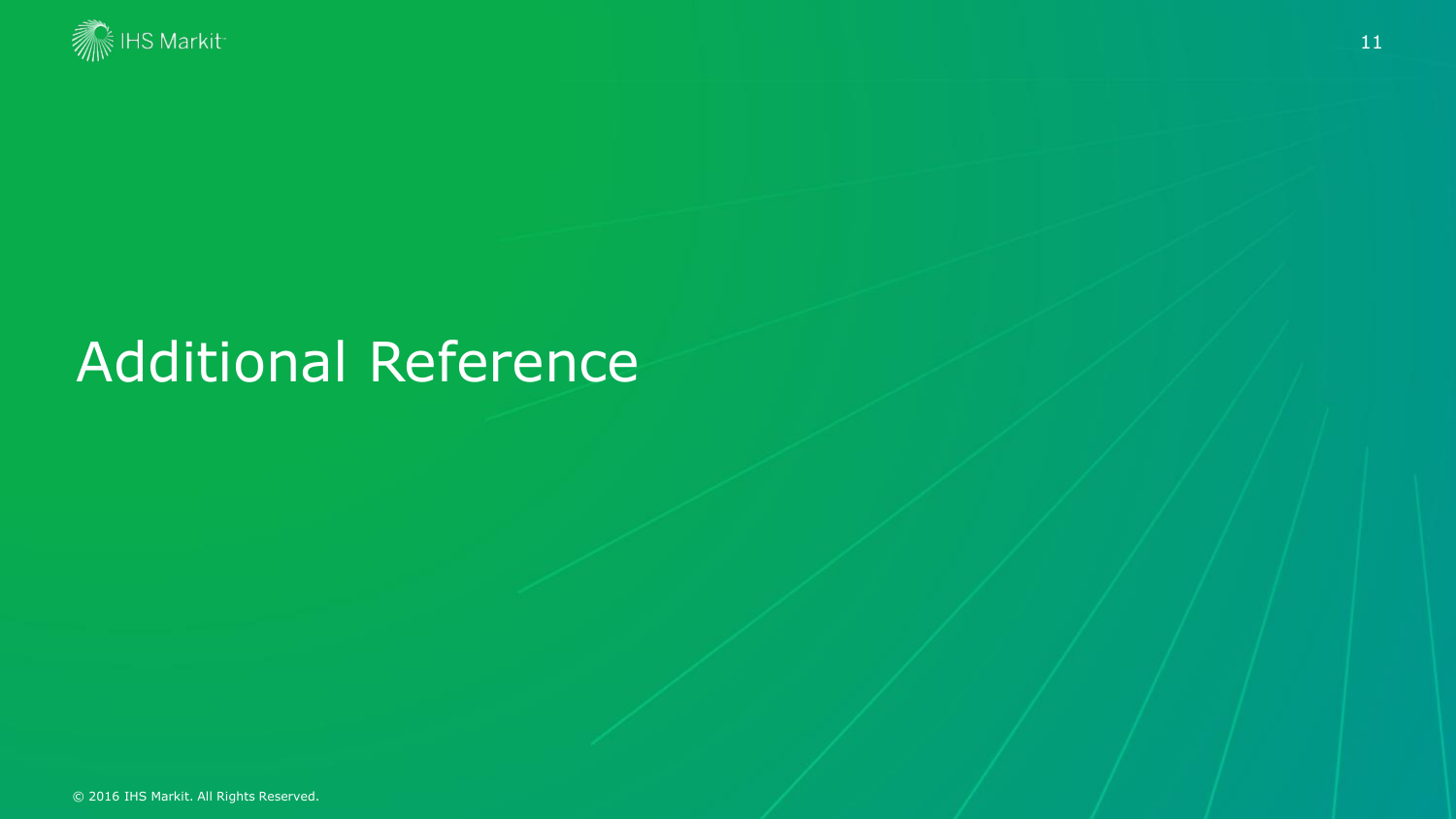

ENGINEERING & PRODUCT DESIGN



## ENGINEERING & PRODUCT DESIGN

Today's engineers, scientists and technical professionals are under intense pressure to drive growth through innovation.

For more than 50 years, leading engineering organizations have relied on IHS Markit engineering and product design solutions to fuel innovation, drive profitable growth and minimize risk.

Our Engineering Workbench™ platform delivers an unparalleled combination of technical content and world-class knowledge discovery tools to unlock answers buried in corporate data and third-party knowledge helping engineers make better, more informed decisions and solve problems faster.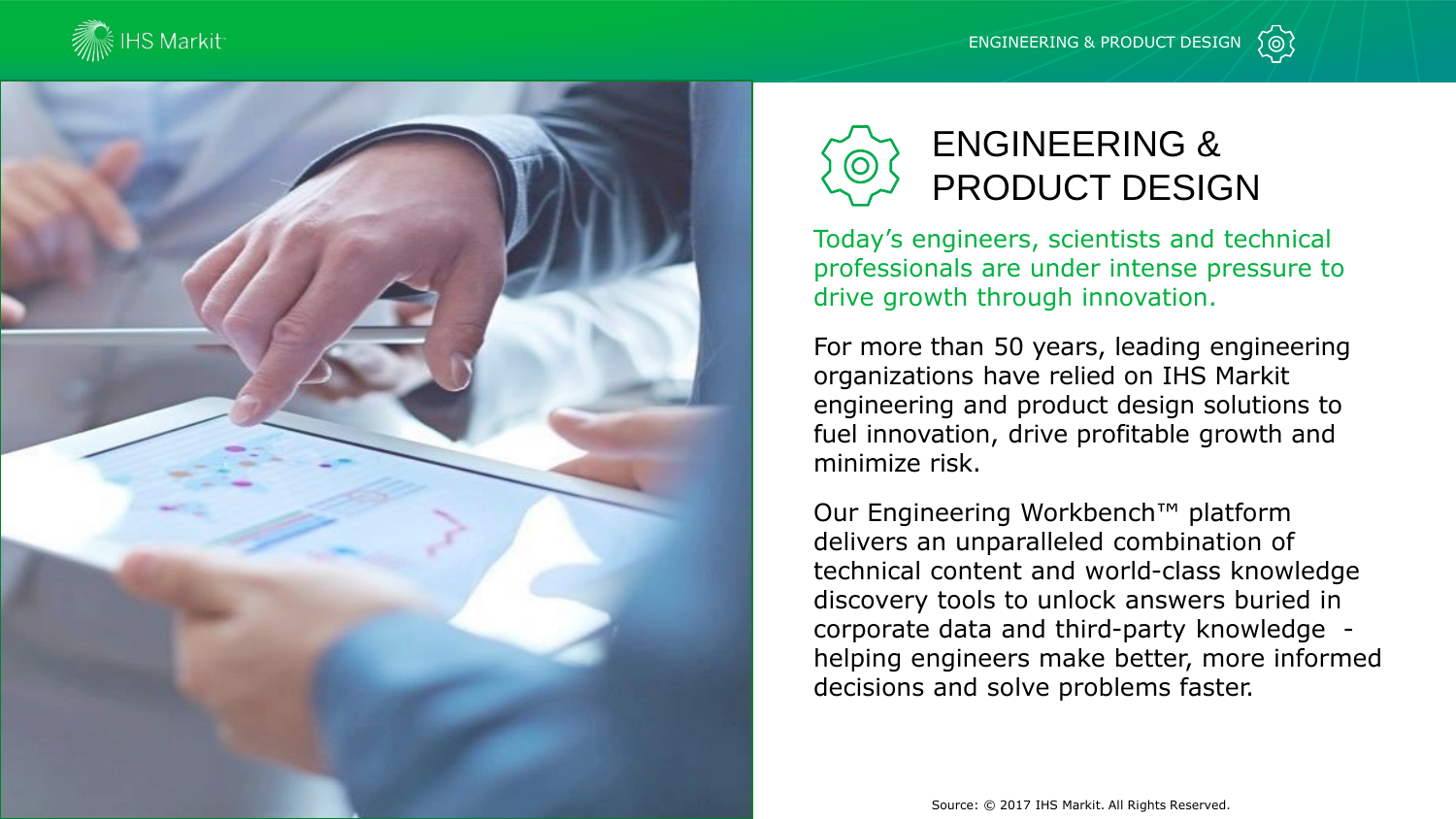

## Infusing Intelligence into Engineering Workflows

| <b>Change &amp; Configuration</b><br><b>Management</b>                                                                                                                                                             | <b>Service Information</b><br><b>Delivery &amp; Field KM</b>                                                                                                                                                                                             | <b>Regulatory Compliance &amp;</b><br><b>Sustainability Management</b>                                                                                                                                                                | <b>Quality &amp; Reliability</b><br><b>Management</b>                                                                                                                                          |
|--------------------------------------------------------------------------------------------------------------------------------------------------------------------------------------------------------------------|----------------------------------------------------------------------------------------------------------------------------------------------------------------------------------------------------------------------------------------------------------|---------------------------------------------------------------------------------------------------------------------------------------------------------------------------------------------------------------------------------------|------------------------------------------------------------------------------------------------------------------------------------------------------------------------------------------------|
| . Find the most relevant data for<br>ECR validation (internal and<br>external)<br>• ECRs compliance with existing<br>Codes, Standards and Patents<br>• Reuse existing solutions for<br>ECR analysis and validation | • Data management for Repairs<br>& Overhaul<br>· Field problems investigation &<br>solving<br>· Warranty & risk/recall<br>management<br>• Equipment & systems<br>inventories & replacement                                                               | • Material declaration and<br>compliance assessment<br>• Search and Reuse of existing<br>internal material declarations<br>• Compliance validation for<br>external regulatory processes<br>• Safety compliance and risk<br>management | • Non-conformance management<br>(data reuse and validation)<br>• Physical test management<br>(problem-solving analytics)<br>• Hazard and safety assessment                                     |
| <b>Concept Development</b>                                                                                                                                                                                         | <b>Detailed Development</b>                                                                                                                                                                                                                              | <b>Requirements Definition</b><br>& Management                                                                                                                                                                                        | <b>Onboarding/Talent</b><br><b>Management</b>                                                                                                                                                  |
| · Idea generation & screening<br>• Requirements assessment &<br>validation<br>• Concept development & marker<br>testing<br>• Consumer experience<br>testing/validation<br>• Business/ROI analysis & more           | • Design validation with Codes,<br><b>Standards and Patents</b><br>• Preliminary Design validation<br>for requirements and cost<br>• New product introduction<br>process assessment<br>$\cdot$ • Existing products<br>modification process<br>assessment | • Requirements capture,<br>documentation and reuse<br>• Concept development & testing<br>• Consumer experience<br>documentation & testing<br>• Industry requirements analysis<br>& comparison                                         | • Accelerate onboarding of new<br>engineering talent<br>• Bridge the knowledge gap<br>between new talent and<br>existing colleagues<br>• Reduce over-reliance on most<br>experienced engineers |